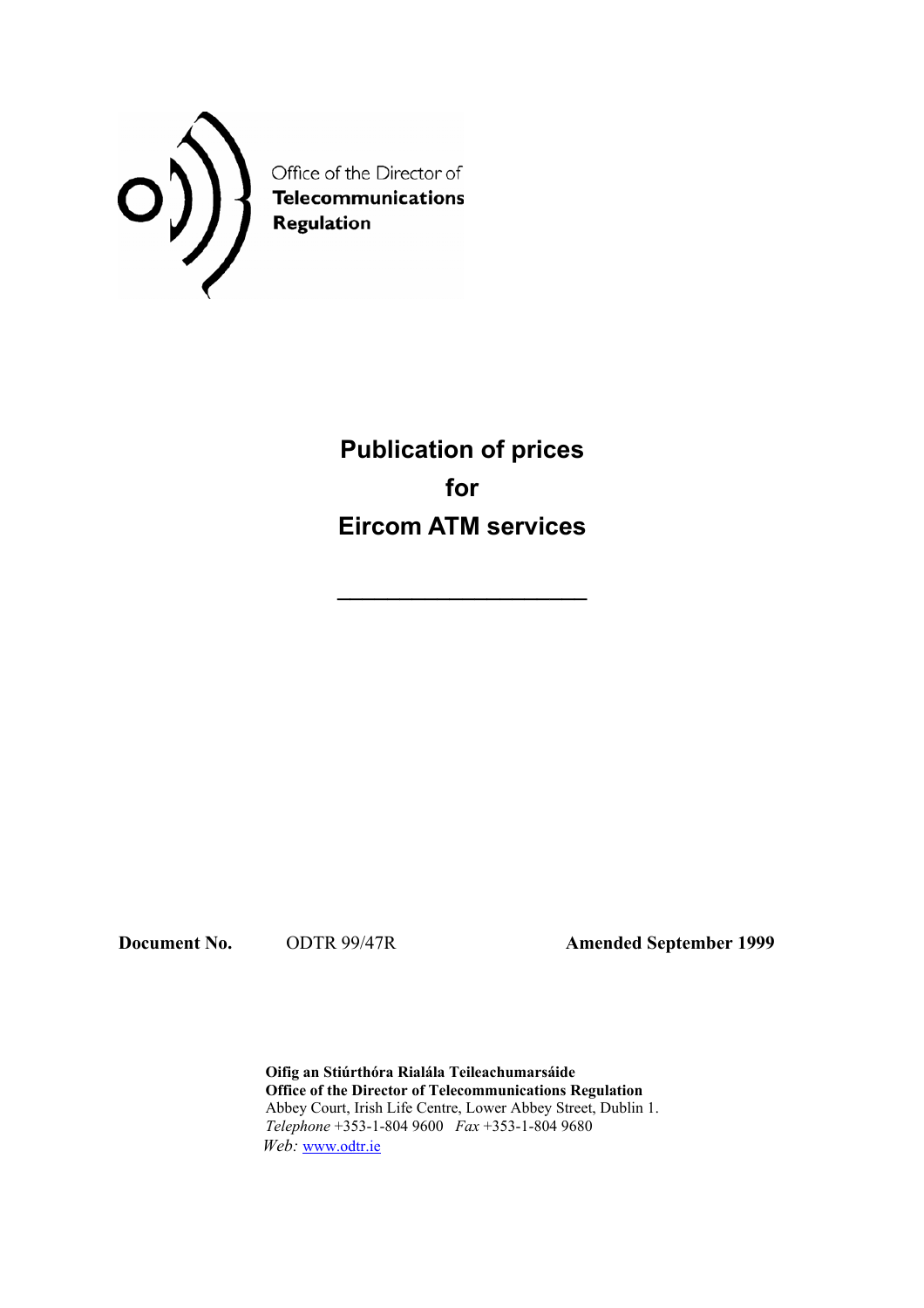# **Table of Contents**

| $\mathbf{1}$            |     |  |
|-------------------------|-----|--|
| $\mathbf{2}$            |     |  |
|                         | 2.1 |  |
|                         | 22  |  |
|                         | 23  |  |
| 3                       |     |  |
|                         | 31  |  |
|                         | 32  |  |
|                         | 3.3 |  |
| $\overline{\mathbf{4}}$ |     |  |
|                         | 41  |  |
|                         | 4.2 |  |
|                         | 4.3 |  |
|                         | 4.4 |  |
|                         | 4.5 |  |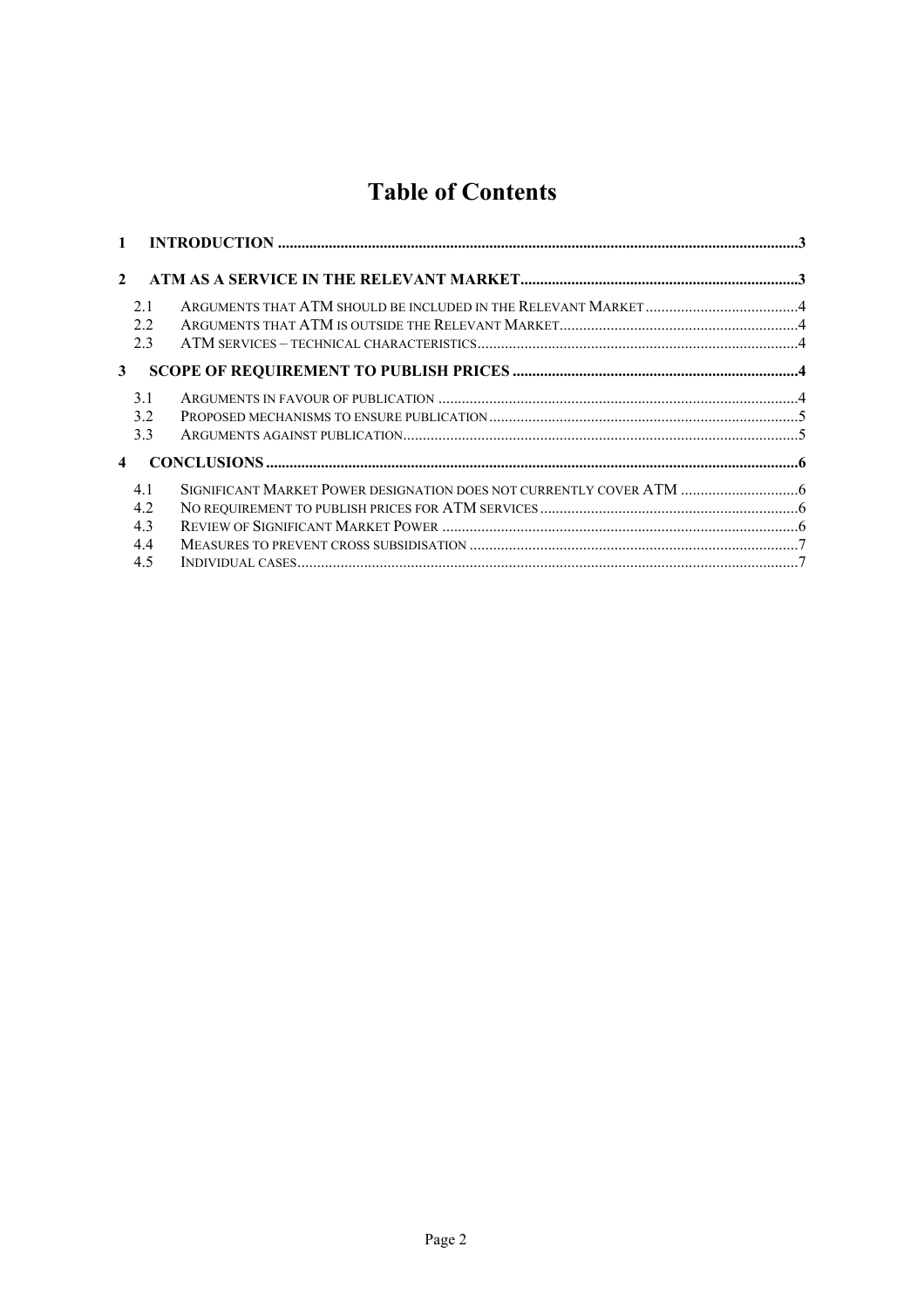# **1 Introduction**

In April 1999, the ODTR issued a Notification withdrawing Instruction 99/01. This document also invited opinions on whether or not Asynchronous Transfer Mode (hereinafter "ATM") services are included in the Relevant Market for the purposes of Eircom's General Telecommunications Licence and the related question of whether or not ATM services should be covered by Condition 13 of that licence.

Six sets of written comments were received from the following organisations:

- Eircom
- Esat Digifone
- Esat Telecom
- MCI WorldCom
- NTL
- Ocean

In the initial review of these submissions, an administrative error led to three submissions being omitted from consideration. As a result of this, the Director considered that a fresh review of all submissions should be conducted. This has been done, and the conclusions of this revised report take account of all submissions made to the review as well as such other information as the Director considers relevant.

Notwithstanding the administrative error, consideration of the issues in the light of the further submissions has not materially changed the Director's original conclusions. It is in the interests of transparency that this review outlines the nature of the arguments received in the submissions that were originally omitted.

The Director is very grateful to the operators listed above for the submissions they made to the ODTR on this matter.

# **2 ATM as a service in the Relevant Market**

Condition 6.1 of the General Telecommunications Licence requires a licensee to make available for inspection, when requested by any member of the public, a statement setting out the standard terms and conditions on which each category of Licensed Service is provided to its customers. Condition 13.1 requires operators designated as having Significant Market Power (SMP) in the Relevant Market to publish prices applicable to each category of Licensed Service provided by the operator in that Relevant Market. Relevant Market means the market for Fixed Public Network and Services as set out at Annex I to EC Directive 97/33/EC (hereafter referred to as the Interconnection Directive), in which a licensee is designated as having SMP. Therefore, if ATM services were considered to fall within the Relevant Market for the purposes of its General Telecommunications Licence, Eircom would be required to publish prices relating to those services.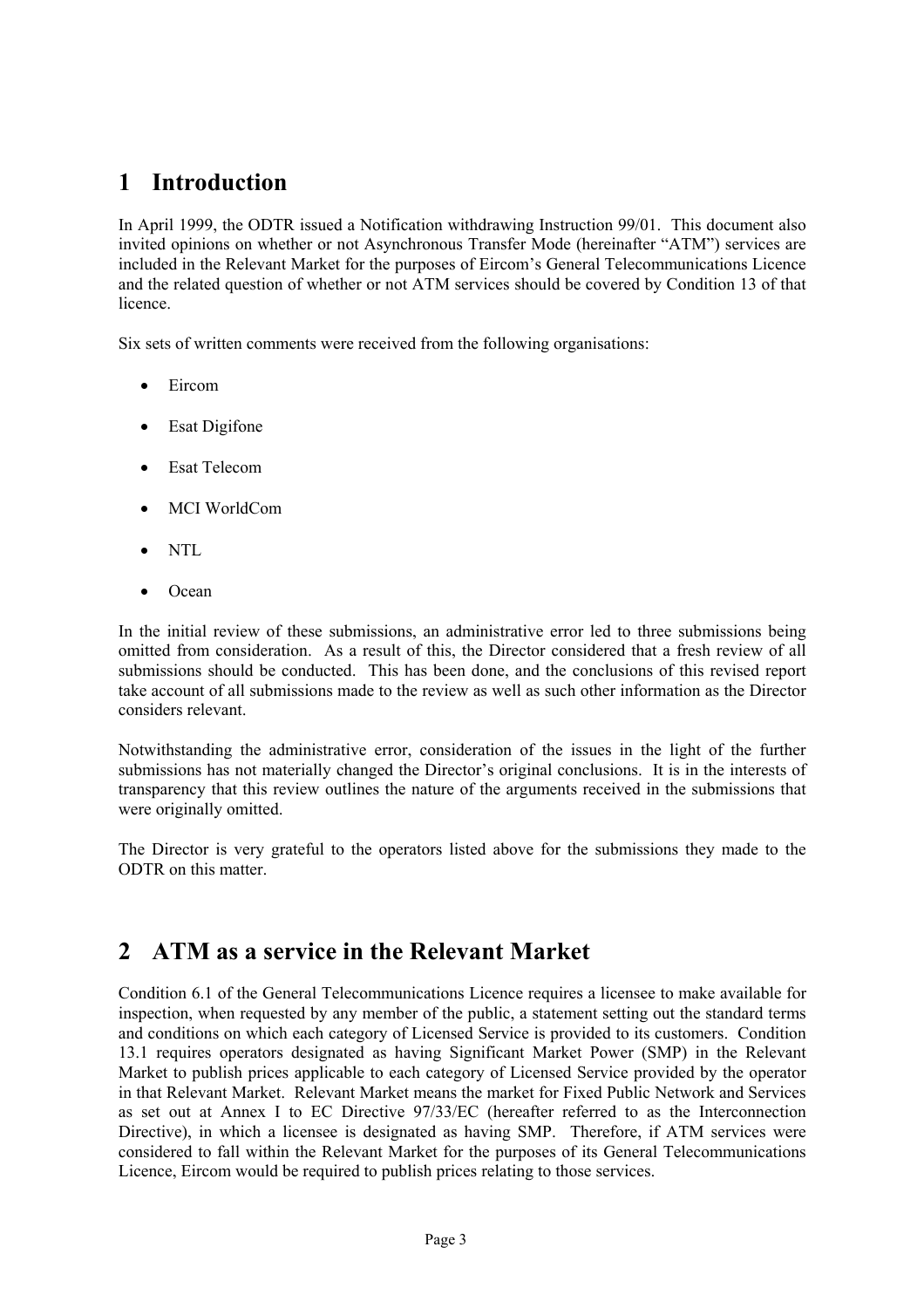The ODTR requested views on whether or not ATM services fall within the definition of the Relevant Market.

#### 2.1 Arguments that ATM should be included in the Relevant Market

Most submissions considered that ATM services *should* be covered by the definition of the Relevant Market, but no arguments were provided as to whether or not ATM services *in fact* fall within the scope of the Annex. It was pointed out that ATM services must fall within the definition of Relevant Market, if they were considered to fall within the legal scope of Annex I of the Interconnection Directive. Most of the points made by the non-Eircom submissions related to issues of principle rather than definition and are discussed in Section 3 below.

## 2.2 Arguments that ATM is outside the Relevant Market

Eircom argued that ATM services are not designated as falling within the Relevant Market for SMP. It suggested that "in the designation of SMP in 1998, the Director did not include ATM type services, or consider or seek observations on why ATM should fall within any of the markets or products so designated." Eircom's submission described ATM services and argued that the characteristics of these services place them outside the definition set out in Annex I of the Interconnection Directive.

## 2.3 ATM services – technical characteristics

These services derive their name from the networking protocol that underlies them. The protocols – and the equipment implementing them – facilitate broadband transmission of digital information between two or more points. Data are transmitted in packets, known as "cells". Streams of cells sent by a particular user can be multiplexed (i.e. intermingled) with those sent by other users; no exclusive physical connection path is established for a particular transmission. However, software can create virtual connections that make it appear that a distinct end to end connection exists. ATM is particularly well suited to applications requiring a variety of priority levels for traffic, e.g. mixed voice, video and data.

While ATM technology is used in the provision of local area networks and as a component of operators' core networks, here we are principally concerned with wide area ATM services that are provided to corporate customers. These services can be provided across borders, and indeed an important component of demand relates to services including international elements.

# **3 Scope of requirement to publish prices**

All submissions made by parties other than Eircom argued that Eircom should in principle be required to publish the prices of  $ATM$  services.<sup>1</sup> It was also argued that prices for all Eircom products and services should be published.

Eircom argued that it should not be required to publish ATM pricing.

## 3.1 Arguments in favour of publication

l

The non-Eircom submissions considered that requirements to publish prices, terms and conditions

<sup>&</sup>lt;sup>1</sup> Eircom introduced its ATM services in the 1998/99 financial year: Eircom Share Offer Prospectus, p.36.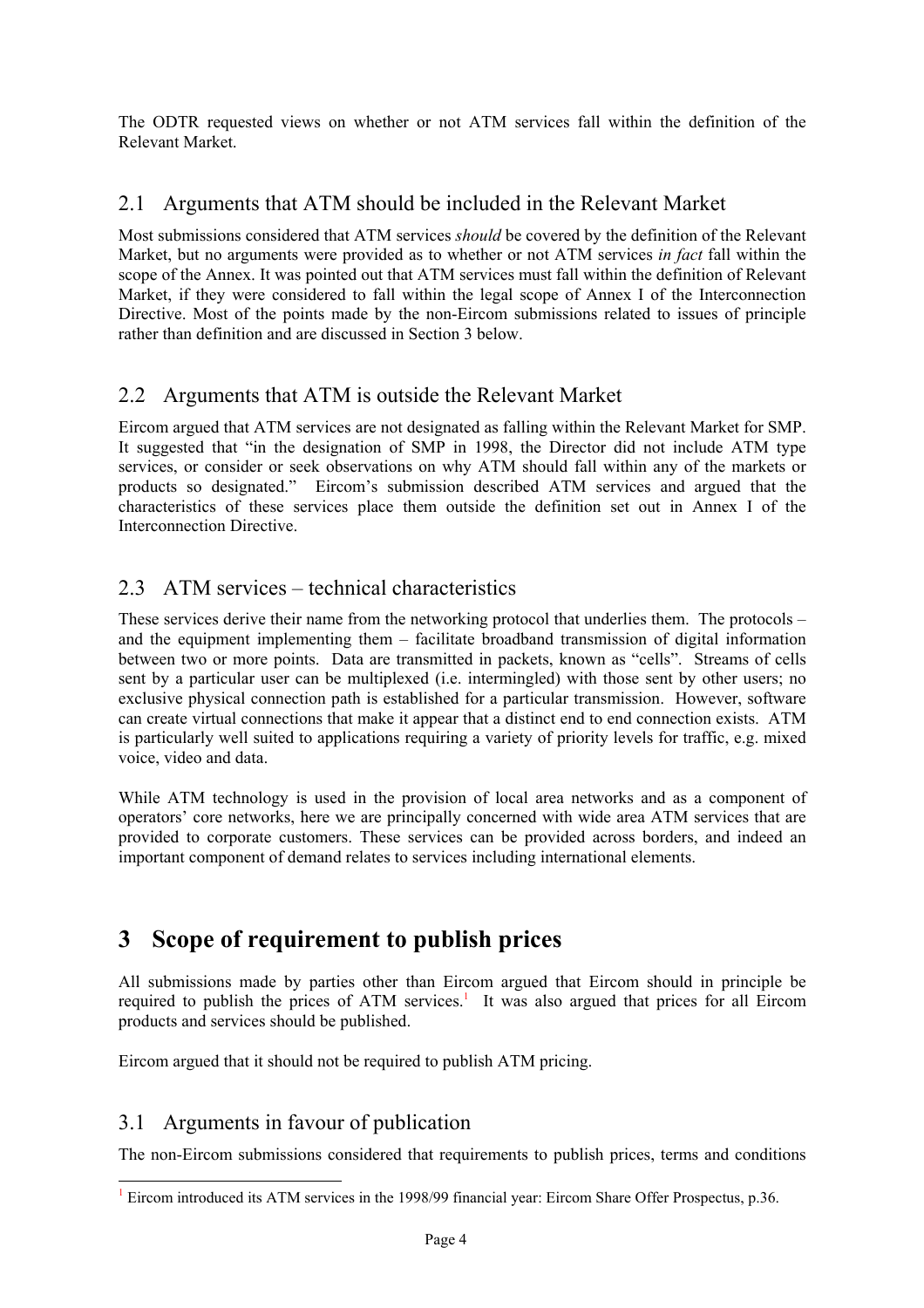are an essential ingredient in preventing anti-competitive behaviour; these requirements were characterised as a "first line of defence" against a range of potential abuses. The competition concerns raised included the following:

- unfair cross subsidisation of competitive services from dominated services,
- discrimination between terms offered to subsidiaries and competitors,
- targeted discounting,
- bundling and linked selling, and
- predatory pricing.

The importance of ATM for the provision of broadband services in Ireland was emphasised, and it was claimed that "no OLO can effectively compete with Telecom Eireann for ATM services" in the absence of a requirement that Eircom publish its prices. This was explained by the observation that "Telecom Eireann is currently in a position to provide case-by-case pricing, undercutting OLOs in competitive situations and inflating prices where OLOs have not yet built infrastructure as witnessed by recent bidding contests for the provision of ATM services."

### 3.2 Proposed mechanisms to ensure publication

A variety of mechanisms were suggested for requiring price publication. Three main (not necessarily mutually exclusive) alternatives were presented.

- Redefine the Relevant Market to include ATM services if such services were found to be excluded from the definition. It was argued that unless a broad definition of Relevant Market is adopted, Eircom will be able to evade licence conditions by disputing that individual services are included.
- Amend the General Telecommunications Licence to impose price publication requirements currently triggered by SMP on *all* services offered by an operator with SMP, not just services covered by the SMP designation.
- "Decouple" publication from SMP and develop a new approach for applying price controls to Eircom that does not rely on a finding of SMP.

#### 3.3 Arguments against publication

Eircom's submission presented arguments against imposing publication requirements, making the following points:

- The existing rules for publication of prices are intended to prevent undue discrimination and to provide clarity and transparency in charges to facilitate better consumer and supplier choice and service based competition. They are not needed in a sophisticated and competitive market such as this one.
- The market for ATM services is highly competitive, with most demand coming from large, sophisticated firms holding sealed tender competitions. In such an environment, any published price will become the market reference point and limit price competition.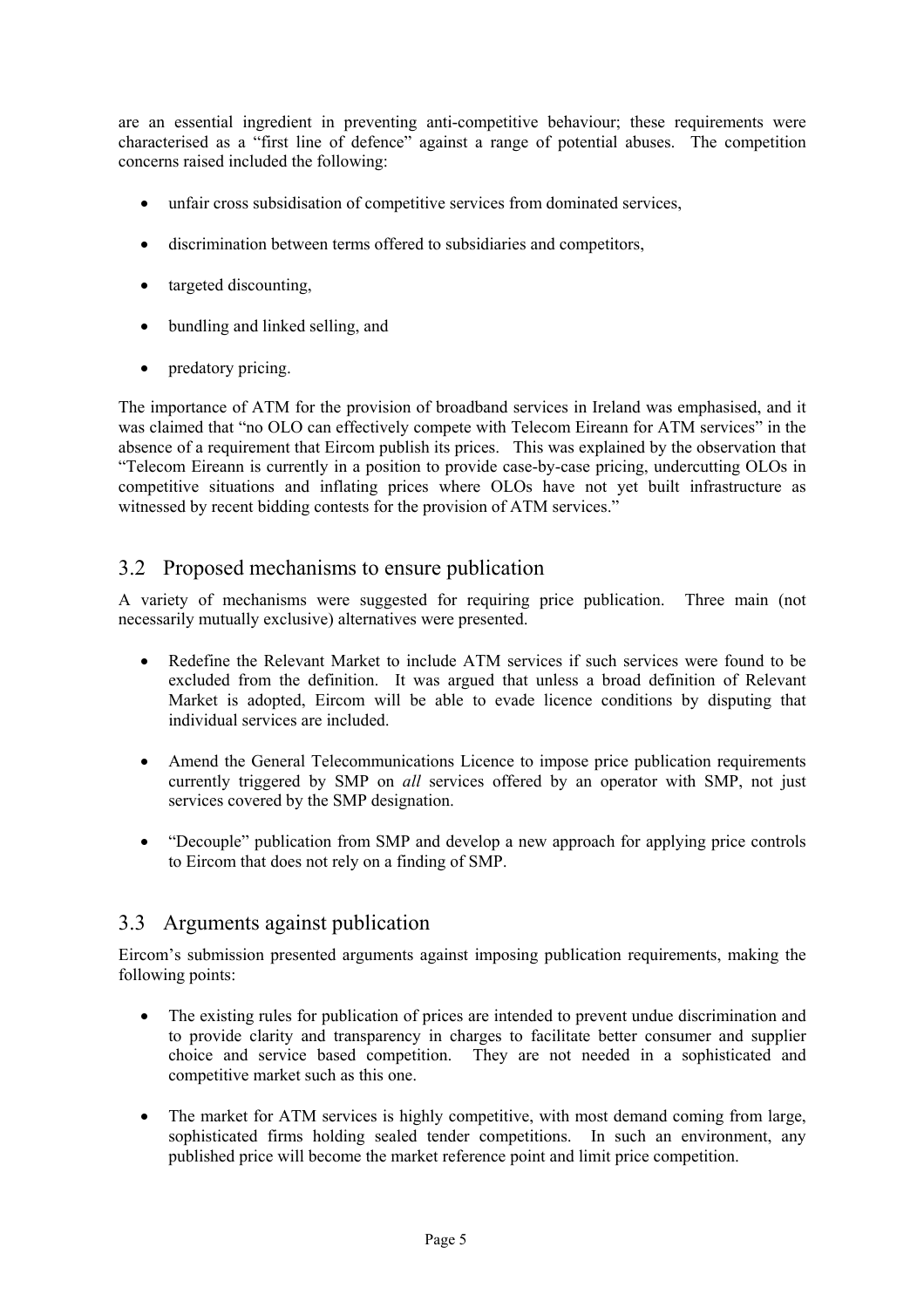- Publication of prices in this market could facilitate collusion.
- Moreover, publication of prices by Eircom alone could facilitate predation by allowing other firms systematically to undercut Eircom's prices and drive it from the ATM services market.

# **4 Conclusions**

### 4.1 Significant Market Power designation does not currently cover ATM

The Director has reviewed the current designation of SMP. It is not correct to say that every service designated as falling within a Relevant Market must be named explicitly; the key issue is whether ATM services fall within the definition - set out in Decision D4/98 and Annex I of the Interconnection Directive – of the Fixed Public Telephone Network and Services market. The focus of this definition is on carriage of public switched voice telephony between numbers in the national numbering scheme, whereas the salient characteristics of ATM are carriage of packet-switched data across broadband networks with end-points substantially outside the national numbering scheme.

Having compared the characteristics of ATM services and the Annex I market definition, the Director takes the view that ATM services are outside the specified Level 1 Relevant Market. She concludes therefore that Eircom has not been designated as holding SMP in the supply of ATM services pursuant to Regulation 5 of the European Communities (Interconnection in Telecommunications) Regulations, 1998 (hereafter the Interconnection Regulations), on the basis that ATM services do not currently fall within the Relevant Market.<sup>2</sup>

Price publication requirements in the General Telecommunications Licence only pertain to organisations with SMP in the Fixed Public Networks and Services market. Nevertheless, the Director has also examined whether ATM services currently fall into either of the other markets defined in Annex I of the Interconnection Directive, Public Mobile Telephone Networks and Services and Leased Lines Services, and she takes the view that they do not. However, the Director considers that organisations providing ATM services, which are publicly available telecommunications services, fall within the scope of Annex II of the Interconnection Directive.

#### 4.2 No requirement to publish prices for ATM services

As Eircom has not been designated as currently holding SMP in ATM services, Condition 13 of the General Licence does not apply to it with regard to its provision of ATM services. Condition 6 of the General Licence, by itself, does not include an obligation to publish prices. Eircom, as a result, is not currently required to publish prices for ATM services under the present terms of the General Telecommunications Licence and the October 1998 designation of Relevant Markets in which the firm is held to have SMP.

## 4.3 Review of Significant Market Power

This conclusion is without prejudice to any re-designations that may be made following the ODTR's forthcoming review of SMP. This review of SMP is scheduled to take place in the third quarter of 1999, and all operators will be requested to contribute data to assist in this review.

l

<sup>&</sup>lt;sup>2</sup> As per ODTR Decision D4/98.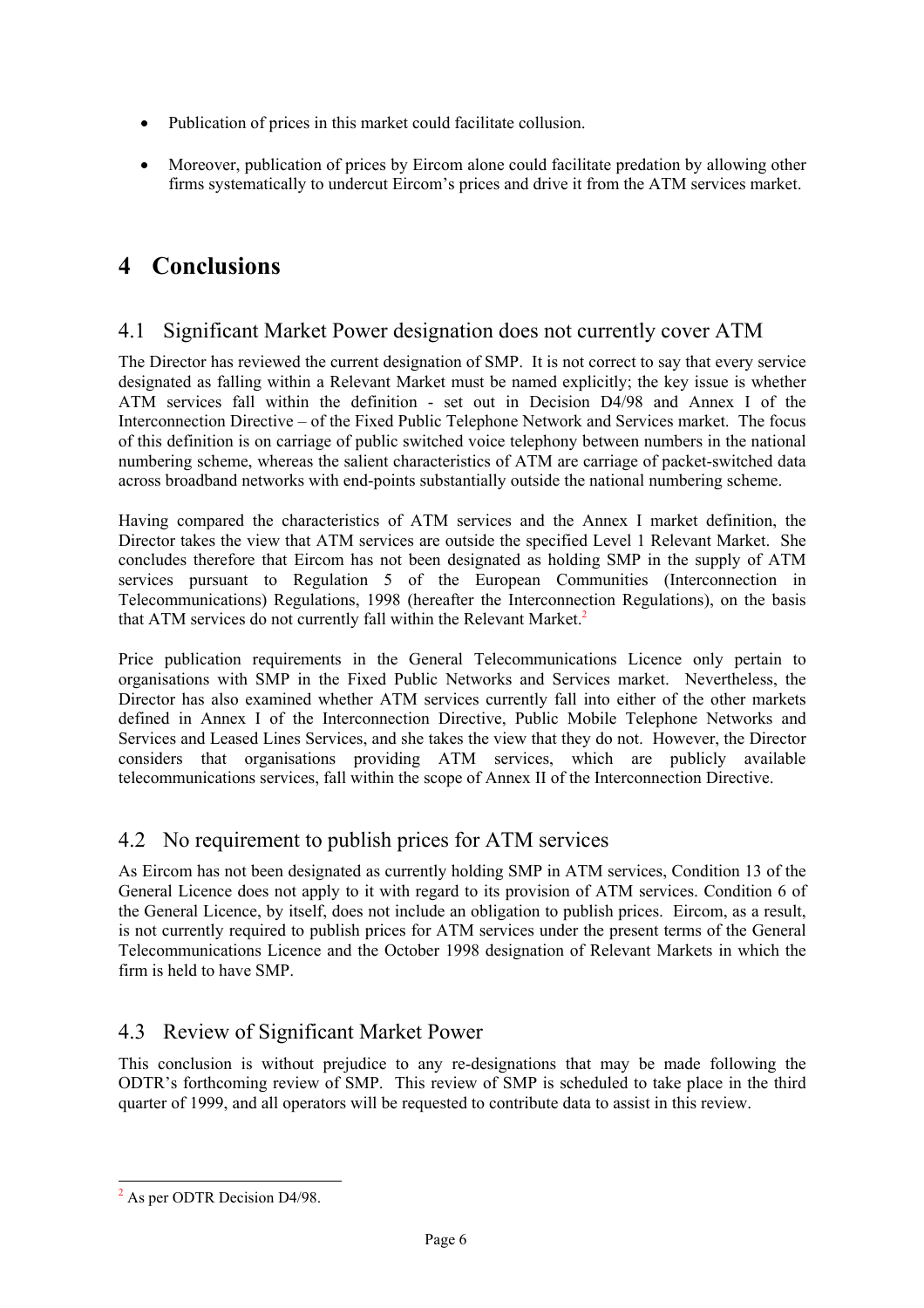#### 4.4 Measures to prevent cross subsidisation

A key objective of the SMP designation is to help the Director prevent firms that possess SMP in one or more Relevant Markets from using profits gained in such markets to cross-subsidise activities in other telecommunications markets.<sup>3</sup> The Director wishes to ensure that proportionate and objective means are in place to address this issue. Current measures to address concerns in relation to cross subsidisation by Eircom include the ODTR's ongoing examination of Eircom's accounting information and, where there are specific problems or complaints, the use of the Directors' investigative powers.

The ODTR considers that such investigations, and other work in this area, including investigations that the ODTR may undertake on its own initiative, are a key tool in preventing cross subsidisation. Decision Notice D10/99 sets out the requirements for accounting separation and publication of financial information.

In addition, the Director also considers that the ODTR review of this subject has raised important questions as to whether or not the rules on disclosure of terms, conditions and prices (contained in Conditions 6 and 13 of the General Telecommunications Licence) need to be revised in order to help prevent anti-competitive behaviour.

In setting the terms of the General Telecommunications Licence, the Director can impose "conditions intended to prevent anti-competitive behaviour in telecommunications markets, including measures to ensure that tariffs are non-discriminatory and do not distort competition."<sup>4</sup> Such licence terms must "be objectively justified in relation to the services concerned, nondiscriminatory, proportionate and transparent."<sup>5</sup>

Depending upon the circumstances and manner in which it is applied, mandatory price publication can assist or inhibit competition, $6$  so it is essential that any changes to the relevant rules be considered fully. The ODTR will examine this issue in the context of the 1999 review of SMP mentioned at 4.3 above and will consider whether or not any licence conditions should be amended or new licence conditions included in the relevant licences. In accordance with general practice and with legislative requirements, there will be a consultation period on any proposed licence changes. The suggestions made during the ATM review as to possible alternative triggers for application of price publication requirements will be taken into account. Another input to this review will be work currently being undertaken within the ODTR on the most appropriate tests to be applied to prices and discounts when assessing licence compliance of operators with SMP.

In response to the specific suggestion that Eircom's price publication requirements be decoupled from SMP, and without prejudice to the outcome of the review mentioned above, the Director considers that in general an objective measure should be used to decide what obligations are placed on operators and in what circumstances. In applying specific conditions to an operator it is important to ensure that they are not discriminatory or disproportionate to the aim of preventing anti-competitive behaviour. Designation of SMP is one objective measure identified in the relevant legislation.

#### 4.5 Individual cases

l

The Director is empowered to investigate specific complaints of cross subsidisation or other anti-

<sup>3</sup> See, for example, Recital 11, Directive 97/33/EC.

<sup>4</sup> Condition 2.3, Annex to 97/13/EC

 $5$  Article 3(2) of 97/13/EC (transposed into Irish law in S.I. No. 96 of 1998)

 $6$  For example, compelling price publication by one party in a market with a modest number of large transactions, relatively few suppliers and a selling process based on sealed bid tenders could impact adversely on competition in that market.